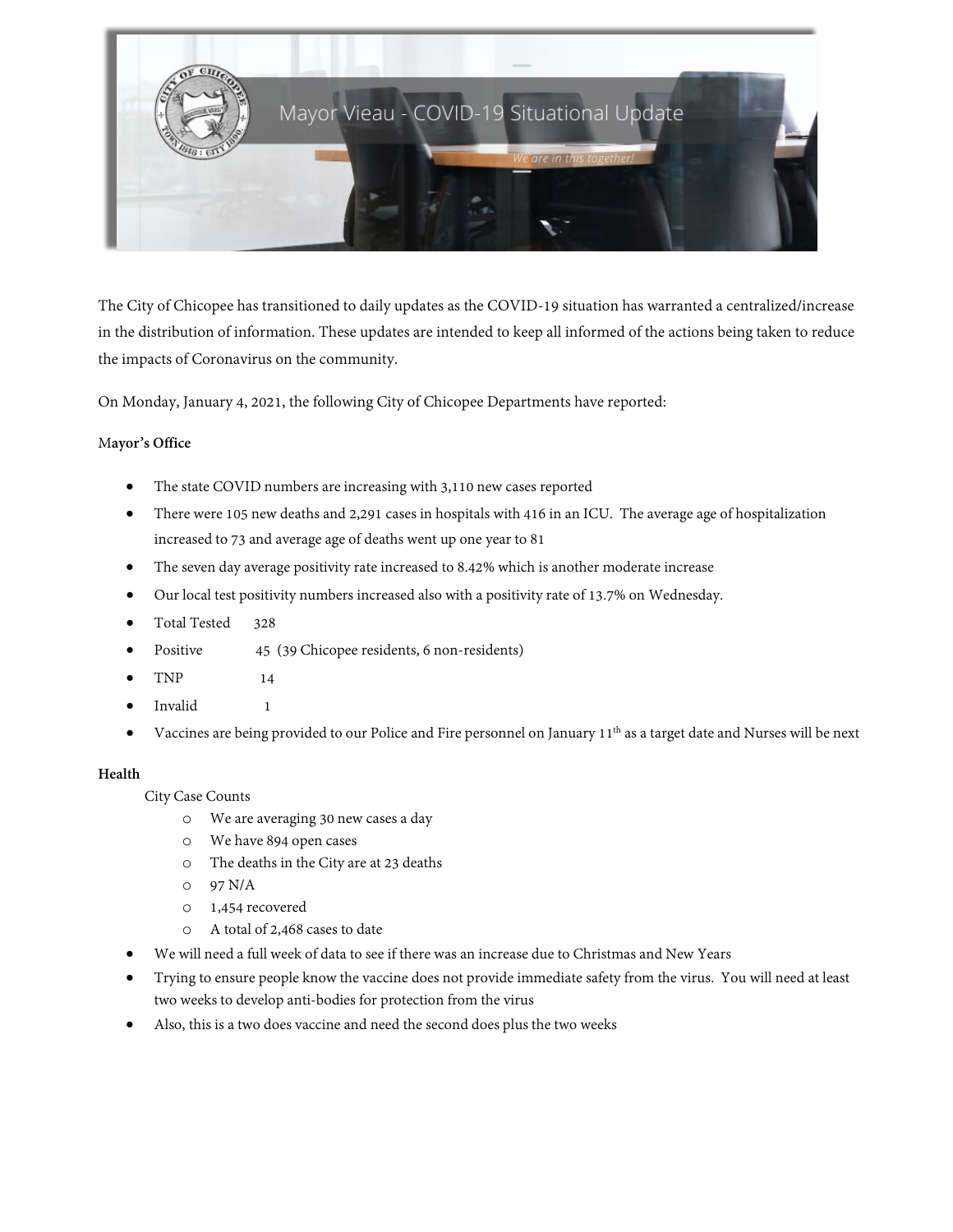## **Police Department**

- Status Quo on services
- We are continuing to staff the test site
- A dispatcher had tested positive for the virus and we are testing all contacts with the dispatcher today at the Safety Complex
- We have one officer who is still out with complications and is in the hospital

## **Fire Department**

- Status quo on services but with four officers in quarantine
- We are continuing to assist with the testing center on a volunteer basis

## **Emergency Management**

- Services and staffing are continuing
- Working at the testing site opening and preparing the site for operations

#### **Safety**

- Status Quo on staffing
- The testing is steady with over 300 tests per day
- There have been some minor difficulties with reporting results as email addresses are not printed legibly on forms. We are stressing use of the typed in pre-filled forms from the website
- We will be ordering additional PPE for testing
- We will continue testing operations on Monday, Tuesday and Wednesday from 8:00 am to noon until the 20,000 tests are used

# **DPW**

- Status quo on staffing
- Main roads were salted and streets with hills were also salted. It is getting warm in the 40's but may salt again tonight

## **COA**

- Status Quo on staff
- We are looking for Facilities to help put up the carport for meal delivery